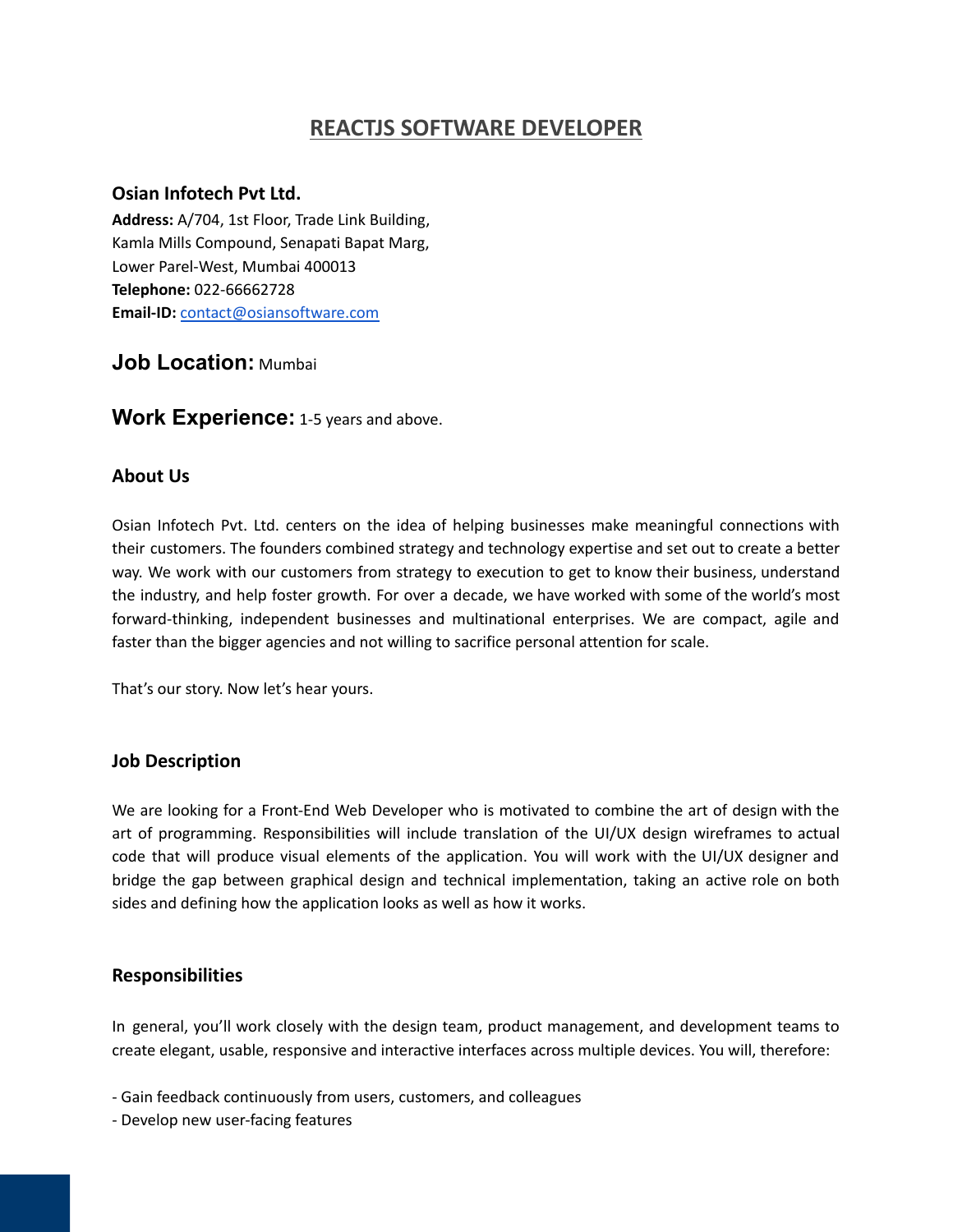- Monitor app performance, watch for traffic drops related to site usability problems and rectify any issues

- Write functional requirement documents and guides
- Create quality mockups and prototypes, ensuring high-quality graphic standards and brand consistency
- Turn UI/UX designs into prototypes, creating excellent interactions from designs

- Write reusable code and libraries (with matching documentation) to a standard which makes it quick and easy to maintain the code in the future

- Assure that all user input is validated before submitting to back-end
- Optimize applications for maximum speed
- Optimize applications for maximum scalability
- Design new features, or maintain old features
- Collaborate with back-end developers and web designers to improve usability
- Help back-end developers with coding and troubleshooting
- Stay up-to-date with emerging technologies

### **Skills And Qualifications**

- Proficient understanding of web markup, including HTML5, CSS3
- Strong proficiency in JavaScript, including DOM manipulation and the JavaScript object model
- Basic understanding of server-side CSS pre-processing platforms, such as LESS and SASS
- Thorough understanding of React.js and its core principles
- Prior experience with popular React.js workflows (such as Flux, Redux, or Mobx)
- Familiarity with more current specifications of EcmaScript
- Good understanding of asynchronous request handling, partial page updates, and AJAX
- Understanding accessibility, i8ln and separation of concerns.
- Prior experience with data structure libraries (e.g., Immutable.js)
- Knowledge of isomorphic React is a plus
- Familiarity with RESTful APIs
- Familiarity with HTML / CSS
- GIT experience is a plus
- Knowledge of modern authorization mechanisms, such as JSON Web Token
- Familiarity with modern front-end build pipelines and tools
- Significant experience of debugging using JavaScript-based tools like Chrome Developer Console
- Proficient understanding of cross-browser compatibility issues and ways to work around them
- Experience with common front-end development tools such as Babel, Webpack, NPM, etc.
- Ability to understand business requirements and translate them into technical requirements
- A knack for benchmarking and optimization
- Ability to work remotely while ensuring a good work culture that fits with the team goals.

#### **Criteria**

#### **Must have**